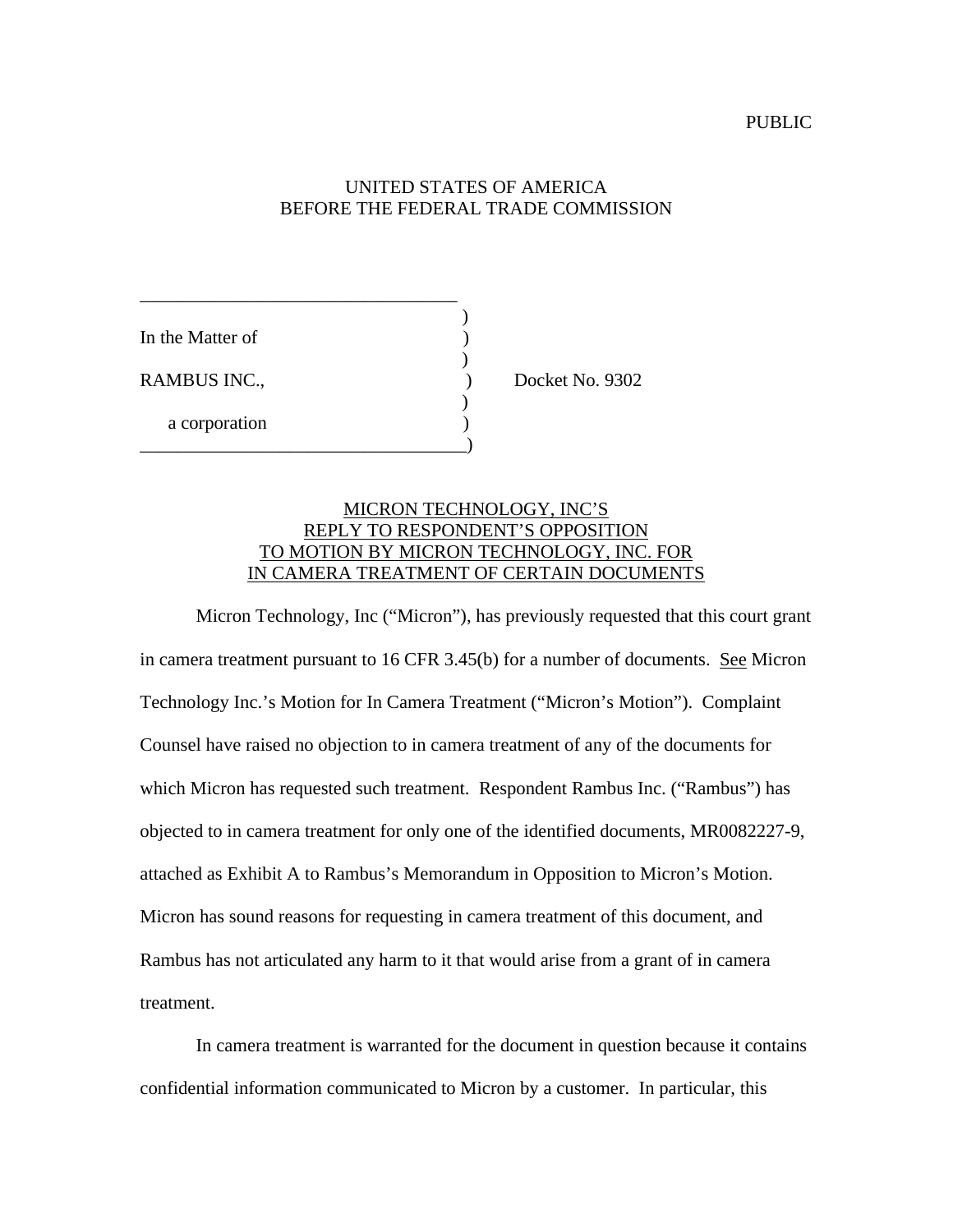document contains confidential information from Intel and information communicated in confidence by an identified Intel employee.

As stated in Micron's Motion, public disclosure of this information would cause Micron serious competitive injury for two reasons. First, it is important for Micron to be able to communicate with its customers in trust and confidence as part of a collaborative relationship between them. Intel and other customers would be reluctant to share confidential information with Micron in the future if they believed that such information would be shared publicly. Contrary to Rambus's assertions, Micron's Motion specifically noted that information contained in this document was confidential to Intel. See Micron's Motion at 10.<sup>1</sup>

Second, the individual at Intel who shared this information is identified by name in the document. This individual and others similarly situated will be reluctant to share confidential information with Micron in the future if they fear that Micron will disclose publicly their identities and what has been communicated, which could damage their relations with other industry members or even their employers. As Micron previously noted, one portion of the document in question even bears the notation "information in this section highly sensitive. Please be careful with it." See MR0082228 and MR0082160.

Finally, Rambus nowhere argues that it would suffer any harm or prejudice from in camera treatment of this document. While Micron does not agree with Rambus that

<sup>&</sup>lt;sup>1</sup> The document MR0082159-160, cited at page 10 of Micron's Motion, is an email chain that includes the same email containing Intel confidential information as the document identified by Rambus. The Bates numbers for both documents are listed in the attachment to Micron's Motion under Group E, and in camera treatment was requested for both of documents.